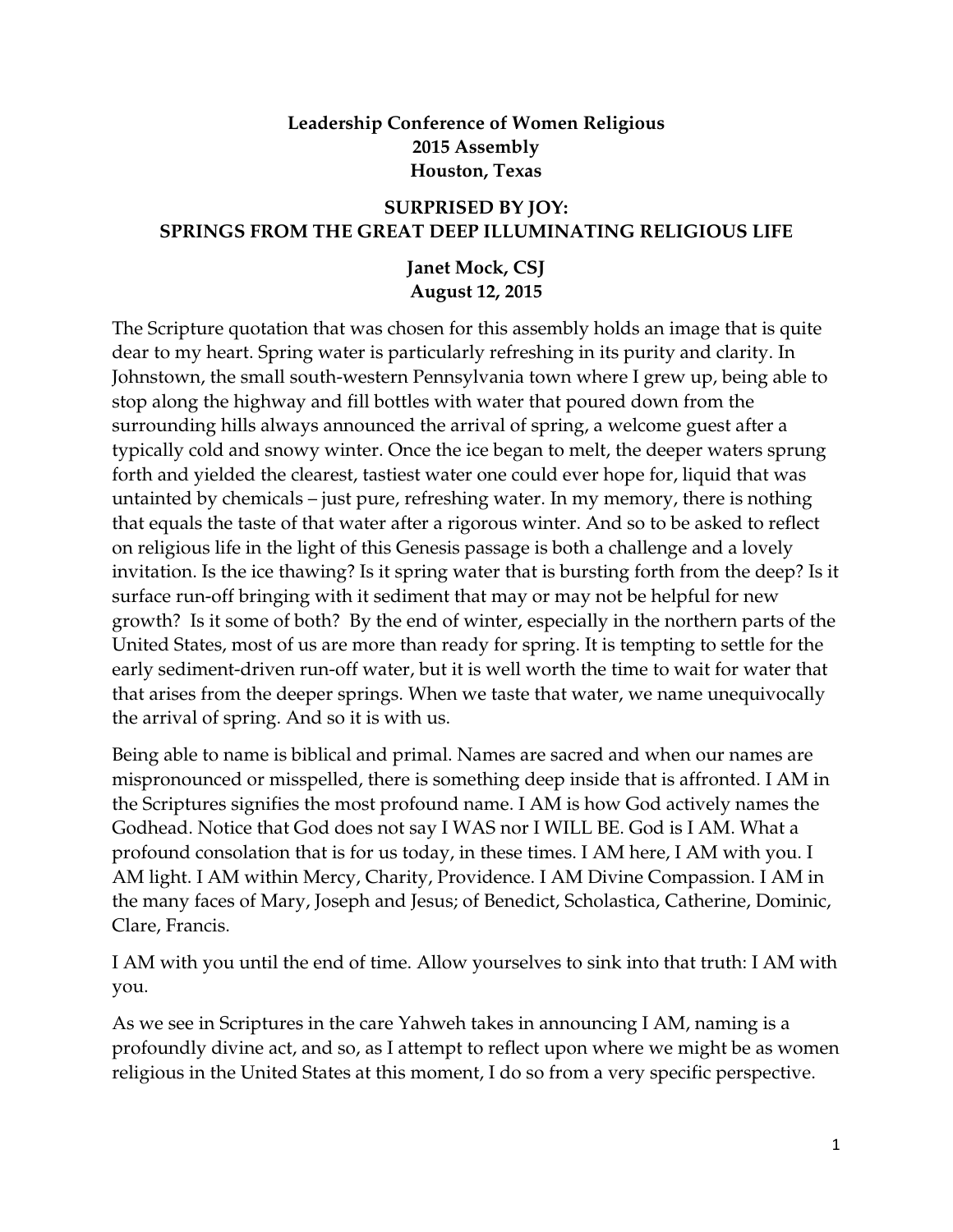The eminent theologian, David Tracy offers three approaches that one might use to position where we are in his book, *Naming the Present Moment*. Tracy proposes naming as diagnostic, as prophetic, as a form of prayer. I would like to take a few minutes to break open these three approaches in regard to religious life in the world in which we live, and especially here in the United States, and then offer some insights for your further probing about the role of religious today.

## **NAMING THE MOMENT AS AN ACT OF DIAGNOSIS**

Over the past decades, much has been written about the state of religious life. Today I am talking to the experts in the field – those who know better that anyone else the state of religious life in the United States and beyond – you, its leaders. All the predictions of the past forty years are upon you as you face declining numbers, the sale or reconfiguration of property, provincial and congregational mergers, covenant relationships, limited resources both temporal and human, a paucity of leadership. Much of your time is consumed in negotiations, and you probably have learned more about civil and canon law than you ever wanted to know.

Your challenge as leaders is extraordinary, for the times are uncommon – yet not beyond your reach. An imperative for you as leaders is to name with your sisters what God is asking of you today. You receive hints about that as you ponder your viability as a community, what you can now offer to the world and what you simply cannot give any more. You have hard decisions to make but they must be realistic, for God always dwells in the present reality. I AM. Your call as a leaders is to take a long, loving look at your reality. If you have current and future leadership, if you have financial viability, if you have a cohort of members with health and vigor for the mission, you must discern together where to place that energy for the good of the world. Your task is discerning where and how to be in communion with the activity of God in our world now, at this present moment.

If your congregation has done all it can do, you must place the collective wisdom that is yours at the service of the world through prayer and suffering, entering into the passivity of Christ crucified for the good of the world. You are called to celebrate the incarnation of your charism through the years and embrace this transitional moment as an invitation to grace, knowing that life always issues out of death. Activity called forward by God and passivity called forth by God require honesty and courage; both are indispensable in the building up of the reign of God. But it is important that you understand the power possible in our cooperation in both the activity of God and in the passion of the Christ incarnated today.

In the life of Jesus, we see in the Gospels enormous activity. Jesus' public life written from the perspective of his apostles and disciples gives us a panorama of activity: Jesus teaches, Jesus heals, Jesus lifts up, casts down – he moves with alacrity and purpose, he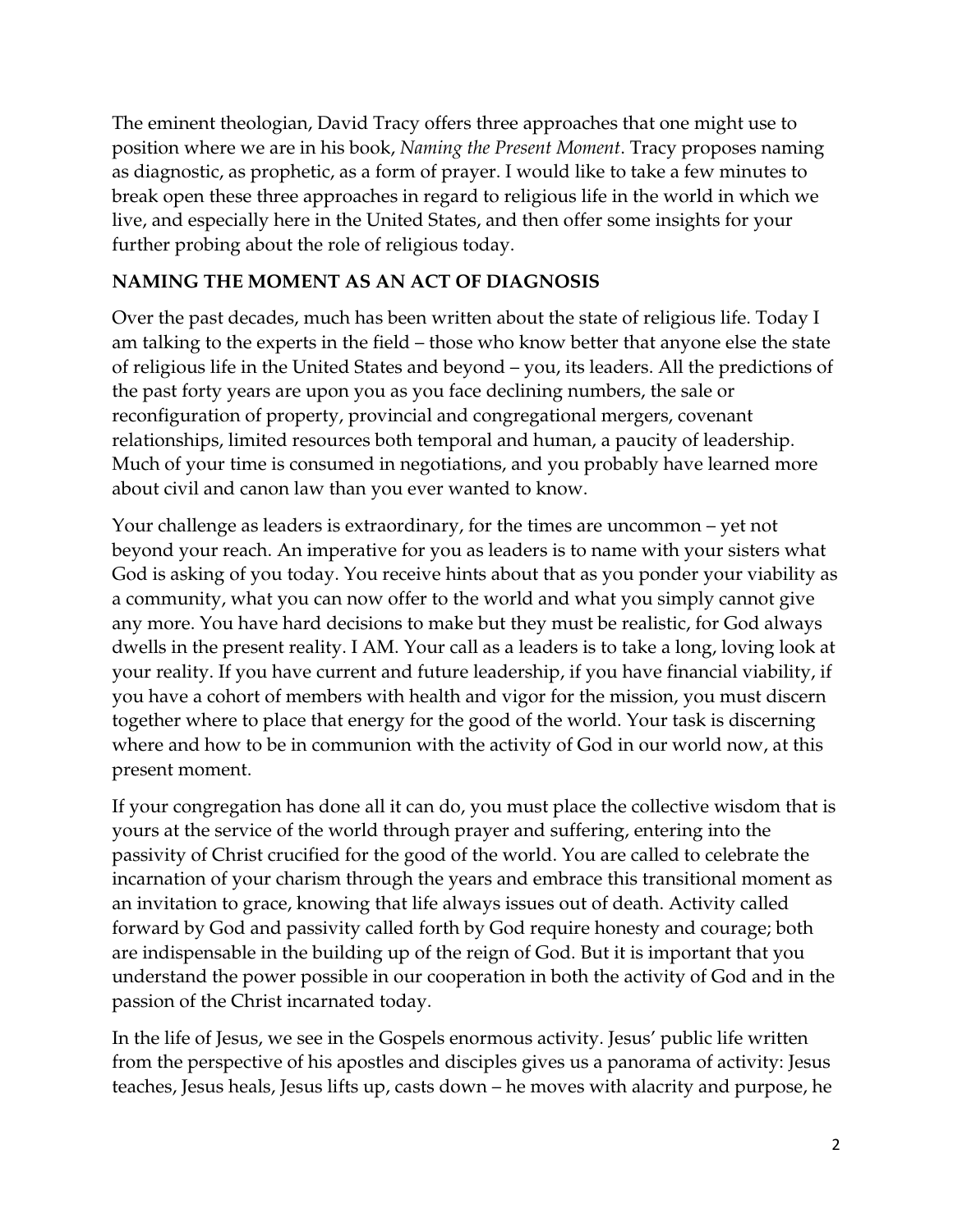is on the go - until he stands before Pilate. At that point he becomes silent and passive. Until that moment in the Scriptures, all the verbs are active: he said, he reached out, he taught, he touched, he healed, he cast out . . . Suddenly before a man who recognizes him as innocent, yet lacks the courage to defend him and free him because of fear of the crowds, Jesus is silent. From that point on, the verbs in Scripture become passive: he is handed over, he is mocked, is scourged, is crucified, and says from the cross: it is finished. And then, wondrously, he is raised.

Knowing when God is calling you to activity and when God is calling you to passivity is a critical discernment for our times. Passivity is not a word we women religious in general like, much less care to emulate. Yet as I think back over these three years in the life of LCWR, as its officers participated in conversations about the mandate we received from the Congregation for the Doctrine of the Faith, there were moments of decided activity – communication with you as members, board meetings, conversations with the bishop delegates, consultations with scholars and other professionals, statements to the press, visits with the Congregation for Institutes of Consecrated Life and Societies of Apostolic Life, and the Congregation for the Doctrine of the Faith. At the same time, there were moments when we were rendered silent. There simply were no authentic words to speak, and we feared for our life as an organization. More, we feared for the life of the Church. In retrospect, it was in those moments that God's activity became most evident.

All through the three-year process, there were people around the table who could hear one another, name the areas of disagreement and ask for clarification. That humility and openness and willingness to learn were movements within the activity of God and indispensable to the whole process. And yet, at times, we were all rendered silent and unable to go forward.

A similar dynamic was going on in the Church at large. We have lived through fifty years of attempting to implement the documents of Vatican II and we all know the experience of being stopped in the process.

At such a time, a brilliant theologian and prolific writer who had become Pope realized that at age 85 he was unable to do all the papacy demanded at this time and embraced the passivity inherent in aging by resigning his role as pope. Pope Benedict XVI shocked the world. The resignation of a Pope had not happened in the Church for centuries, but it was happening before our eyes. The College of Cardinals gathered from around the world and a global conclave emerged, naming aloud the graces and the abuses within the Church. White smoke appeared and the first Latin American pope, a male religious, a Jesuit, came forward asking for the blessing and the prayers of the people. Who among us will ever forget that moment!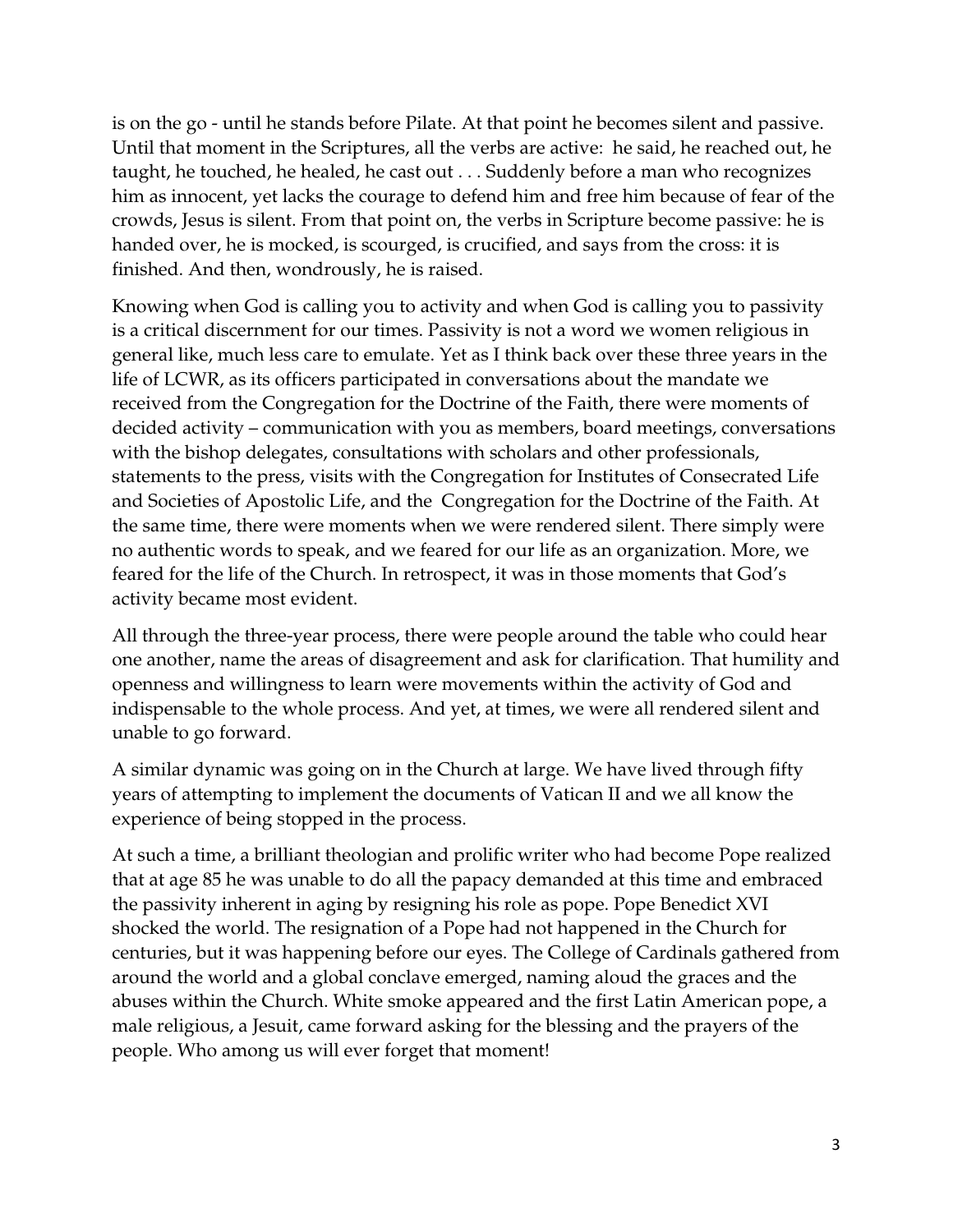If I have taken away anything from the past three years, it is a greater desire to enter wholeheartedly into both the activity of God when I am called to companion that movement and to wait poised for the action of God when it is beyond my capacity to act. In other words, to know when to act and to know when to stay out of the way so that the action of God at larger levels can occur.

I offer that insight to you as you discern what you must be pro-active about and what you must let be done to you as you lead your congregations to their next steps. We must let go of the desire to do everything we want to do by ourselves. That day is long over. It is not a time for super stars, even among congregations. Ministries are for the most part across congregations and in concert with our lay collaborators. The times call for partnerships and companions in mission. What you must offer, however, is your charism and the wisdom that has come from the years your sisters have practiced the congregational virtues that shape your charism. The way you will move into the future must be influenced by those rich gifts which you still have to offer – and must for the good of the world.

# **NAMING THE MOMENT AS AN PROPHETIC ACT**

Naming anything as prophetic is dangerous and fraught with the potential for hubris. The Spirit of God and time determine whether our acts are prophetic or corporate ego run awry. There are trends in our age, however, that demand our attention. How we women religious address them can create an environment for the activity of God to flourish. I offer three possibilities where women religious today have the potential of joining the activity of God for the good of the world. Tomorrow, Father Steve Bevans will speak from the perspective of the thirsts of the world which call us forward. I speak from what is happening within religious life itself where the activity of God is urging us on, where I see the springs of new life bursting forth.

Today, there are approximately 1200 women in the United States who are in initial formation in religious congregations – approximately half in congregations belonging to CMSWR and half in LCWR congregations. 1200 women in the United States who are discerning a call to religious life! If even half that number are called to permanent commitment, it is at least twice the number of sisters who came to this country in the early 1800s and laid the foundation of viable education, health, and social service systems in this country.

What do these women need?

• They need a future to believe in and they need mentors who are excited about engaging and discerning our future as women religious. Are our household conversations about the past or are we discussing the present and future? Do we engage newer members in conversation about the essence of our lives?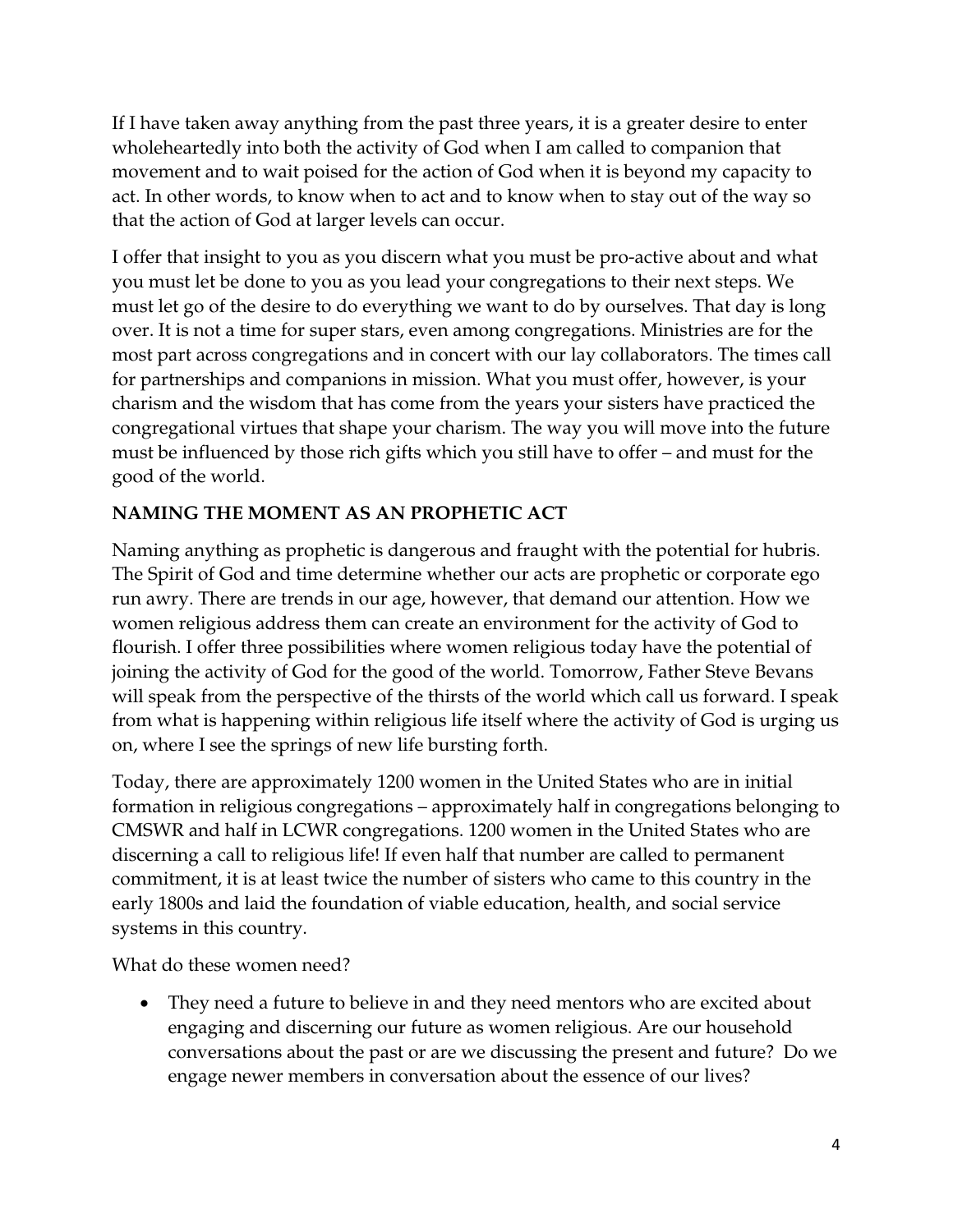- These women must have been touched by the call of God. They must first and foremost have a thirst for God and the things of God to be genuinely called to religious life. They must have the capacity for self-reflection and selftranscendence, for their lives must be entirely for others.
- They must be secure in their vocation so they can encourage and appreciate the vocations of others within the Church and beyond.
- They need a broad solid education in liberal arts and theology, as well as the fields in which they will minister in order to have a credible voice at the tables where they will sit, for their lay counterparts are educated to be ecclesial leaders in the Church and in the world and women religious must be academically and spiritually prepared to join them as peers.
- They need to be prepared intellectually, spiritually, psychologically to live in a greater and greater complex world and cosmos. They must learn to engage complexity critically with honesty, humility and awe.
- They must be at home with diversity cultural, ecclesial, economic. Our communities must be places of welcome for the kind of diversity upon us as citizens of the United States and of the world.

What if we addressed these needs across congregations together, because, after all, these women are ours. They are part of a larger sisterhood and there is no greater investment in the future than to place our resources together to assure that we have spiritually formed, intellectually prepared, psychologically mature women religious to face the challenges that lie before us in the world. We must find a way to do together what many communities cannot do alone in order to secure religious life in the future. Unless you as leaders find a way together to provide this kind of preparation across communities for the women who are entering today, they will be unprepared for the leadership role of women religious in the future. Women religious' voices cannot afford to be missing from corporate boards, civic and ecclesial committees, and places that influence systemic change. Be assured, they will be missing if they are not properly educated and sufficiently prepared.

Sixty years ago, Margaret Brennan, IHM as congregational leader, prepared a group of Monroe Sisters, Servants of the Immaculate Heart of Mary to go to Latin America, in response to the call of Pope Pius XII. She also sent another 10 of her sisters to study nationally and internationally for degrees in theology as well as sending many other sisters to become scholars in other academic fields. One of those women is LCWR's current president, Sharon Holland, who we were privileged to hear this morning. Those women and women religious like them have stood on this stage at LCWR assemblies throughout the years, teaching us, challenging us, helping us to think in new ways, keeping us rooted deeply in our faith while presenting ways to interpret that rich tradition in the light of the signs of the times. Who will be prepared to teach us in ten years? In twenty years? Few communities today have the resources to educate their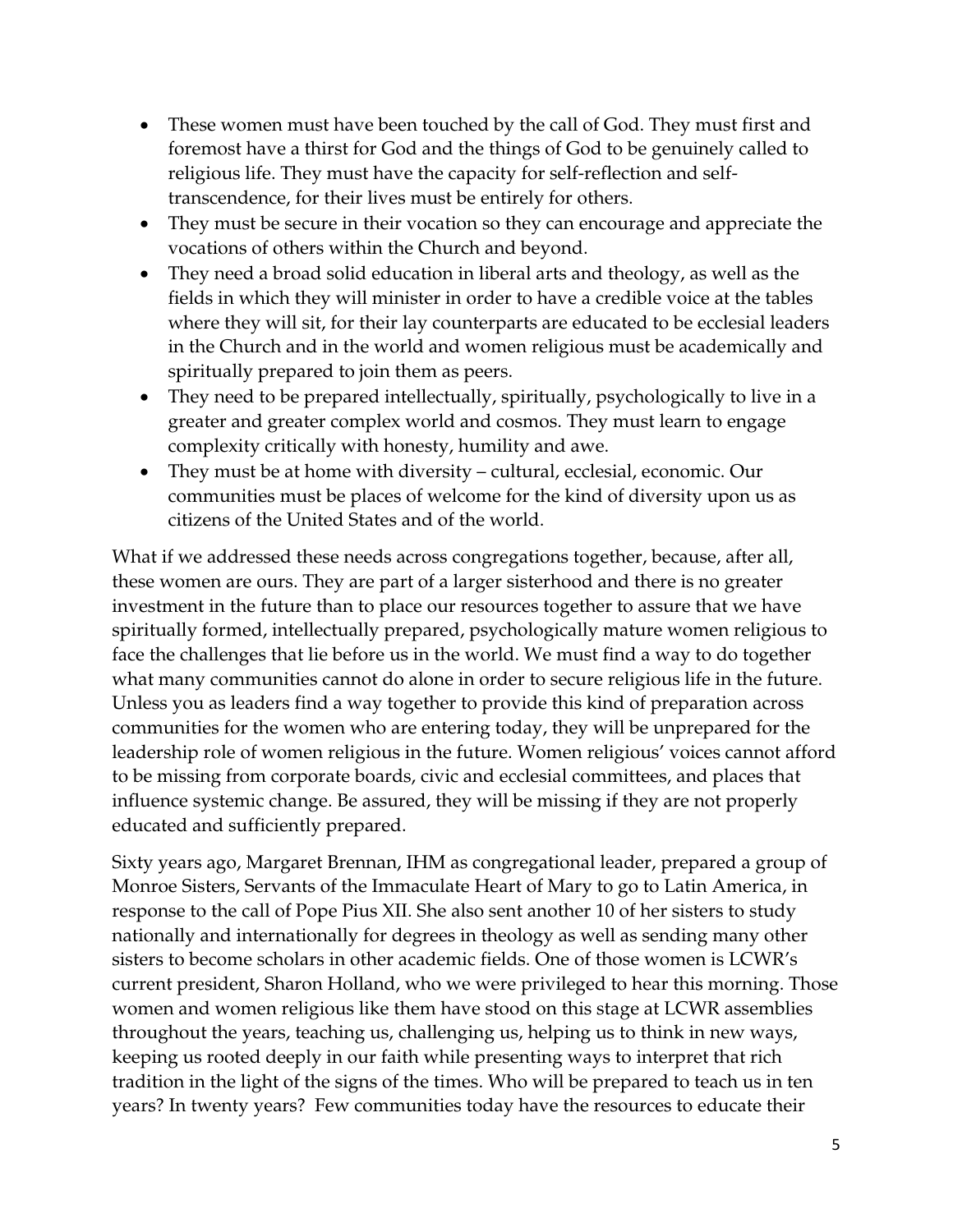members to this degree, but together we can use our collective imagination and creativity and create a vehicle like a national endowment for sisters' education – or another similar venture to assure a well formed, educated body of women religious for the future.

Secondly, these years of profound pruning and purification begin to place us with the poor of the world in new and significant ways. It is a good place to be and may we remain there until we learn in the marrow of our bones what it means to be poor: needing others and having nothing to control or even offer except ourselves in relationship to others. And may that privileged place keep us deliberately with the poor, with those most in need in our society. Again, can we continue to work across congregations to assure our place among those most in need as we are now doing to address immigration, ecological advocacy, human trafficking, to name just a few areas. This working together has become a way of being for us. Instead of threatening our individual charisms, we find working together enhances them – because these charisms illuminate a way of approaching ministry that together makes our service so much richer. The Solidarity with South Sudan project is a great example of women and men religious from all over the world working together to train indigenous teachers, nurses, pastoral ministers and administrators to build an infrastructure torn asunder by war. Similar efforts are taking place in Pakistan, where Christians are being martyred for their faith. Religious stay because the people are depending on them for a viable infrastructure.

Finally, the quest for God remains central to the call to religious life – this life-long attraction to the strangest attractor of all – God – beyond us – with us - within us – God who keeps breaking in on our lives despite our disbelief and resistance. The world is thirsting for spirituality. Many balk at organized religion because they have not experienced it as relevant to their lives. Yet they seek meaning in a rapidly changing world. We can be a bridge. Spirituality is a vital part of our patrimony. The documents of Vatican II are coming of age. Across this country, motherhouses are already centers for apostolic life and renewal. People come to be nourished spiritually. We can work together with local retreat centers and universities to be resources to parishes. We can host interfaith dialogues and open our doors to those who are marginalized or feel they are marginalized. We might hold poetry forums and discussion groups or simply offer safe space for local groups to meet and talk together.

In the Book of Zachariah, one of the minor prophets who announced the restoration of Israel, we hear the words:

*Yahweh Sabaoth says this: Inhabitants of one city will go to the next and say, "Come, let us go and entreat the favor of Yahweh, and seek Yahweh Saboath. I am going myself." And many people and great nations will come to seek Yahweh Sabaoth in Jerusalem to entreat the favor of Yahweh.*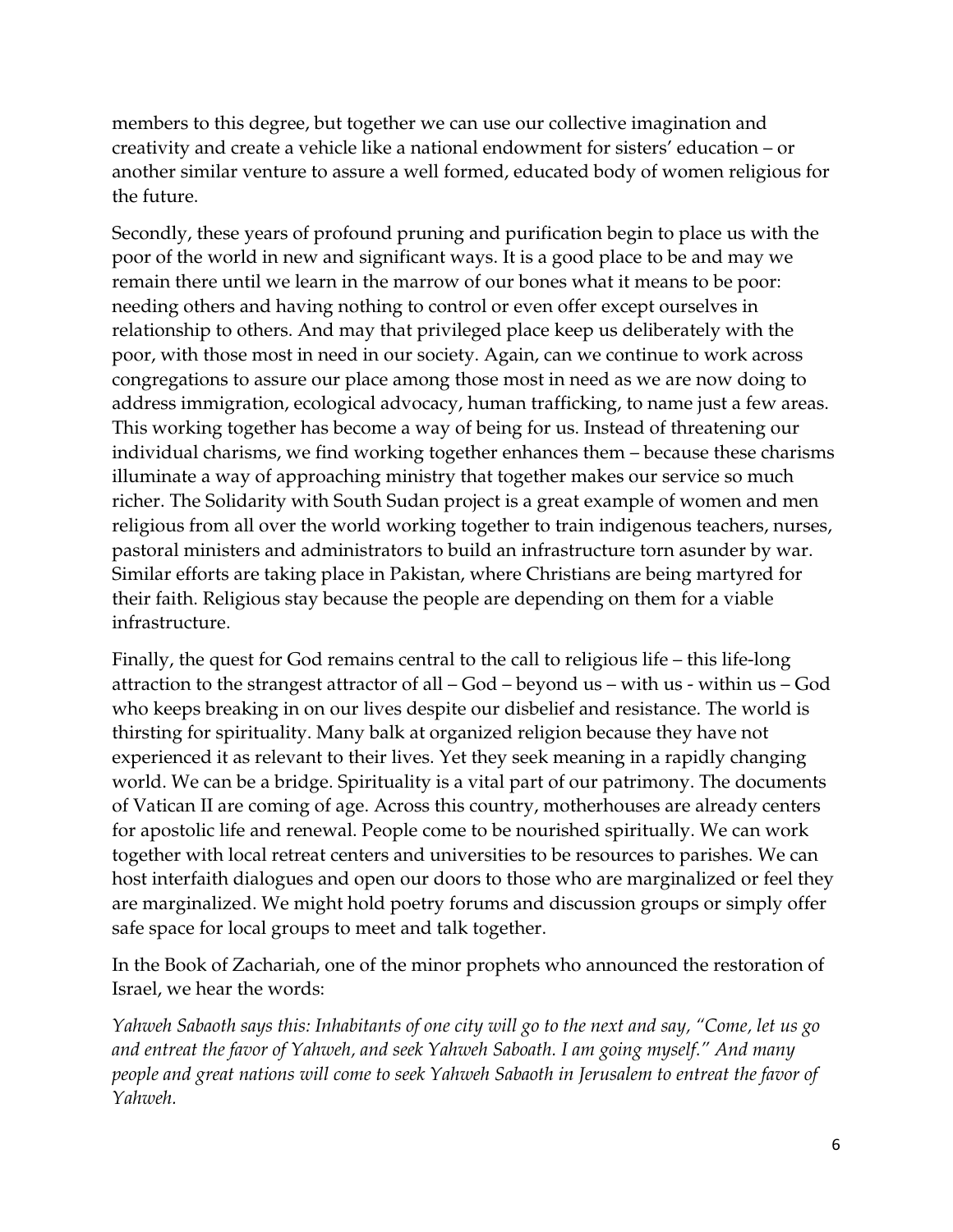*Yahweh Sabaoth says this: In those days people of every nation and every language will take a Jew by the sleeve and say, "We want to go with you, since we have learned that God is with you."*

Isn't that precisely what we experienced after the Congregation for the Doctrine of the Faith issued the mandate to LCWR? Was not the outpouring of support for women religious these past several years from women and men in the United States and around the world an experience of being taken by the sleeve? Were not people saying to us, "We want to go with you since we have learned that God is with you."

Nearly one hundred thousand people sent letters, emails, and petitions to LCWR after the mandate's issuance voicing their concern for the Conference. In one of them, the author wrote:

*You were present at my birth at Good Shepherd Hospital in Portland Oregon. You held my hand on the first day of school at St. Ignatius in Sacramento. You taught me to play the guitar. You helped me learn the centrality of the Eucharist and what it means to "go to confession." You showed me how to be a woman and a Catholic. You challenged me to think smarter, act bolder, and love harder. You were there when I was arrested the first time, putting my body on the line for Jesus and justice. You were always there, seven steps ahead of me and two steps behind Jesus – wiping the face of patients with AIDS, instructing the illiterate coal miner, challenging the values of the World Bank. Always preaching and teaching and living the Incarnate Word of God. In all ways Catholic. In all ways Jesus.*

# **NAMING THE MOMENT AS PRAYER**

Returning to David Tracy's approaches to name the present moment, how would we name this moment in religious life in prayer? What images come to mind? We just heard one from the prophet Zachariah. Another I offer to you is the women at the tomb very early Easter morning. They came to freshen the linens and put the final touches on a body that had been pronounced dead, and found instead, an empty tomb. The body has risen. It looks different but is recognized by the way it lives and moves and has its being. It is in the encounter that the women recognize Jesus. And it is in the encounter that people recognize religious.

The risen form of religious life has been among us for over forty years, since the implementation of our renewal Chapters. The letters we received these years and the women and men who stand in solidarity with us give witness to that truth. We must tend what must die but the activity of God is with the risen body – being a presence, living with moral authority, and always, always with and for the poor.

We are smaller and increasingly so, yet wiser and perhaps more mature as a result of the profound transformation we are experiencing. Something significant has happened to us over the past years and we need time to absorb the power of it. The images of the mean nun with the ruler or the picture of the naïve sister are shattered and must never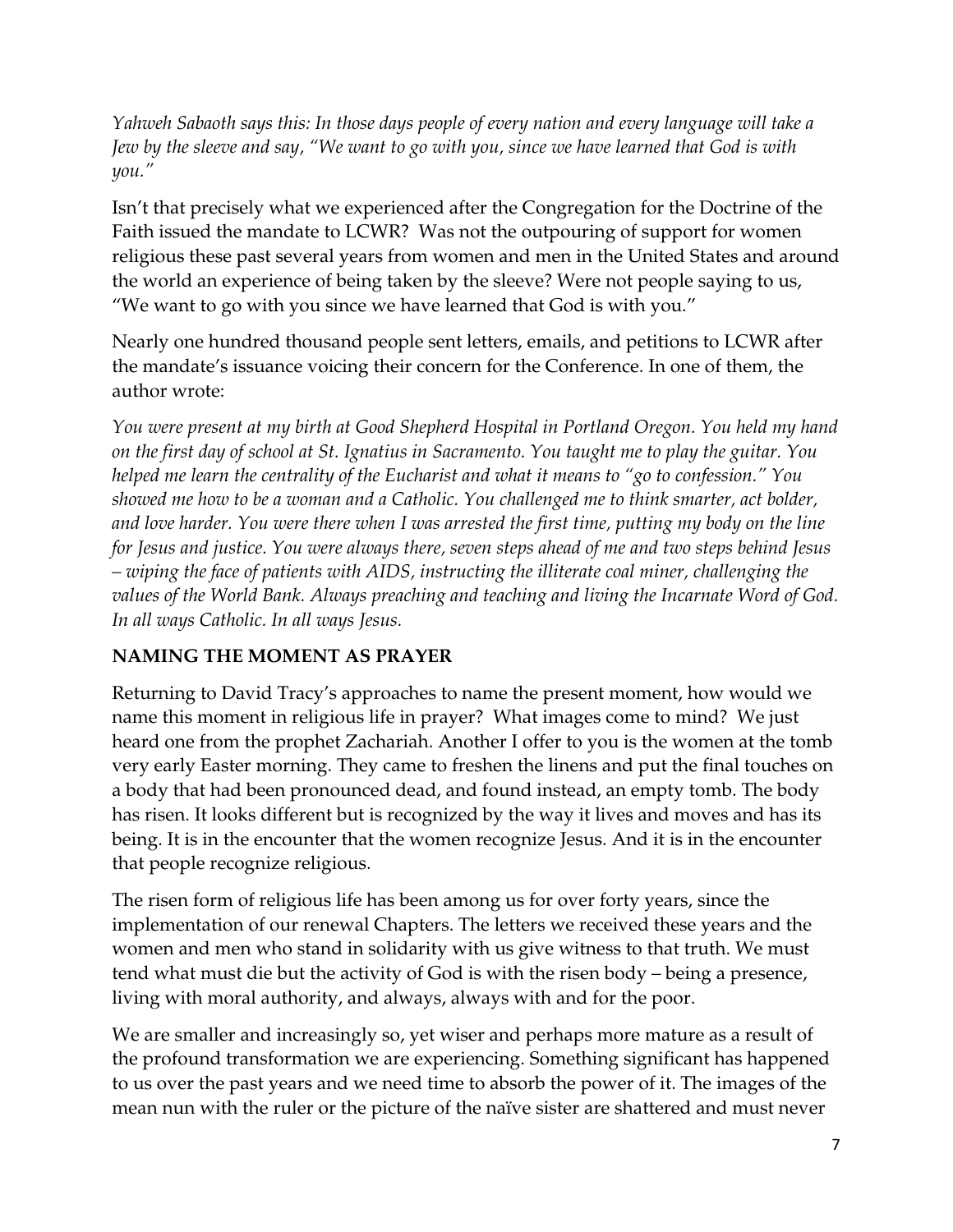be reassembled. We are ecclesial women and stand as adult participants in the Church and in the world. And we must never rest until every trace of discrimination is erased from the institutions in which we engage because such bias is a sin against the full revelation of God.

So how shall we be in these years? How will our small voice be heard? Let us take heart from a story told by Sidney Lanier, who played flute in the Baltimore Symphony Orchestra for many years.

Once, during a rehearsal, the orchestra was moving through a fiery musical passage which was building up to a grand and blaring crescendo. As the cymbals were clashing and the kettle drums rolling and the horns blaring, an impish thought crept into Lanier's mind: "What difference does my flute make with its tiny sound in the midst of this thunderous roar of the orchestra? What if I should stop playing? What if not a note goes forth from my flute? No one will even notice." Whereupon, still holding the flute to his lips, he ceased blowing into the instrument.

Instantaneously, the conductor banged his baton on the podium – and the full orchestra came to a screeching halt. In the deafening silence, the conductor peered from the podium directly at Lanier and roared, "Where is the flute?"

We, like the flute, are a small instrument in the orchestra of the cosmos – very small and very significant. Let us never stop playing our part. May we religious be what Caryll Houselander called Mary so long ago – the steady, faithful Reed of God.

# End Notes

While the essence of this presentation arose from reflection on the many presentations and meetings I encountered while I served as executive director of LCWR 2011-2014, I drew heavily on presentations and writings by Ron Rolheiser, OMI, particularly his insights into the passivity of Christ, presented to the Ministry to Ministers sabbatical program in the spring of 2015 and David Tracy's book, *On Naming the Present Moment*.

I offer the following bibliography which influenced my thinking as well.

Dulles, Avery; *A Church to Believe In* Crossroad Publishing Co. New York, NY 1982

Johnson, Elizabeth A.; Truly Our Sister; Continuum International Publishing Group; New York, NY 2003

Johnson, Elizabeth A.;*Dangerous Memories: A Mosaic of Mary in Scripture;* Continuum International Publishing group; New York, NY 2004